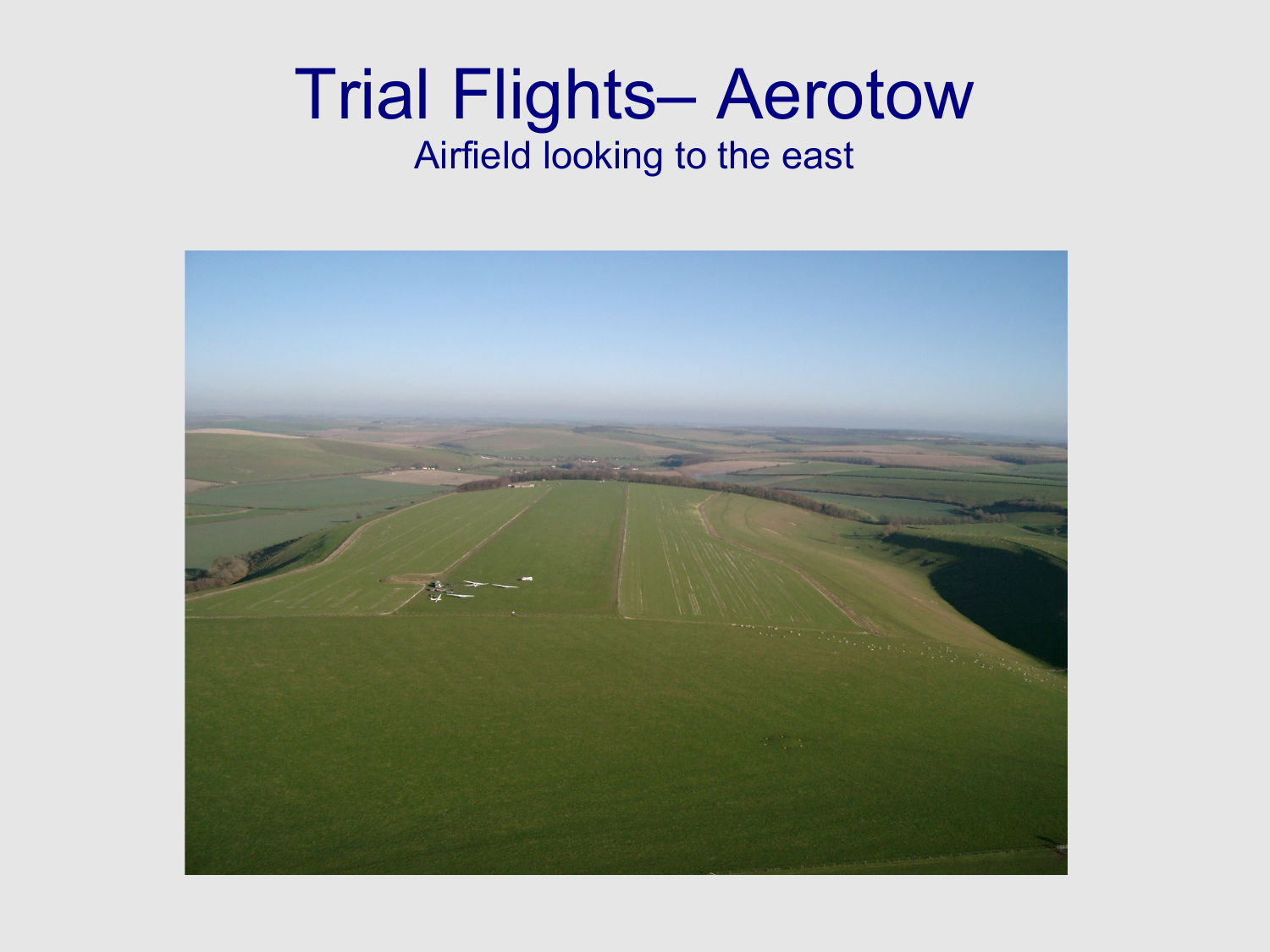Airfield looking to the North West

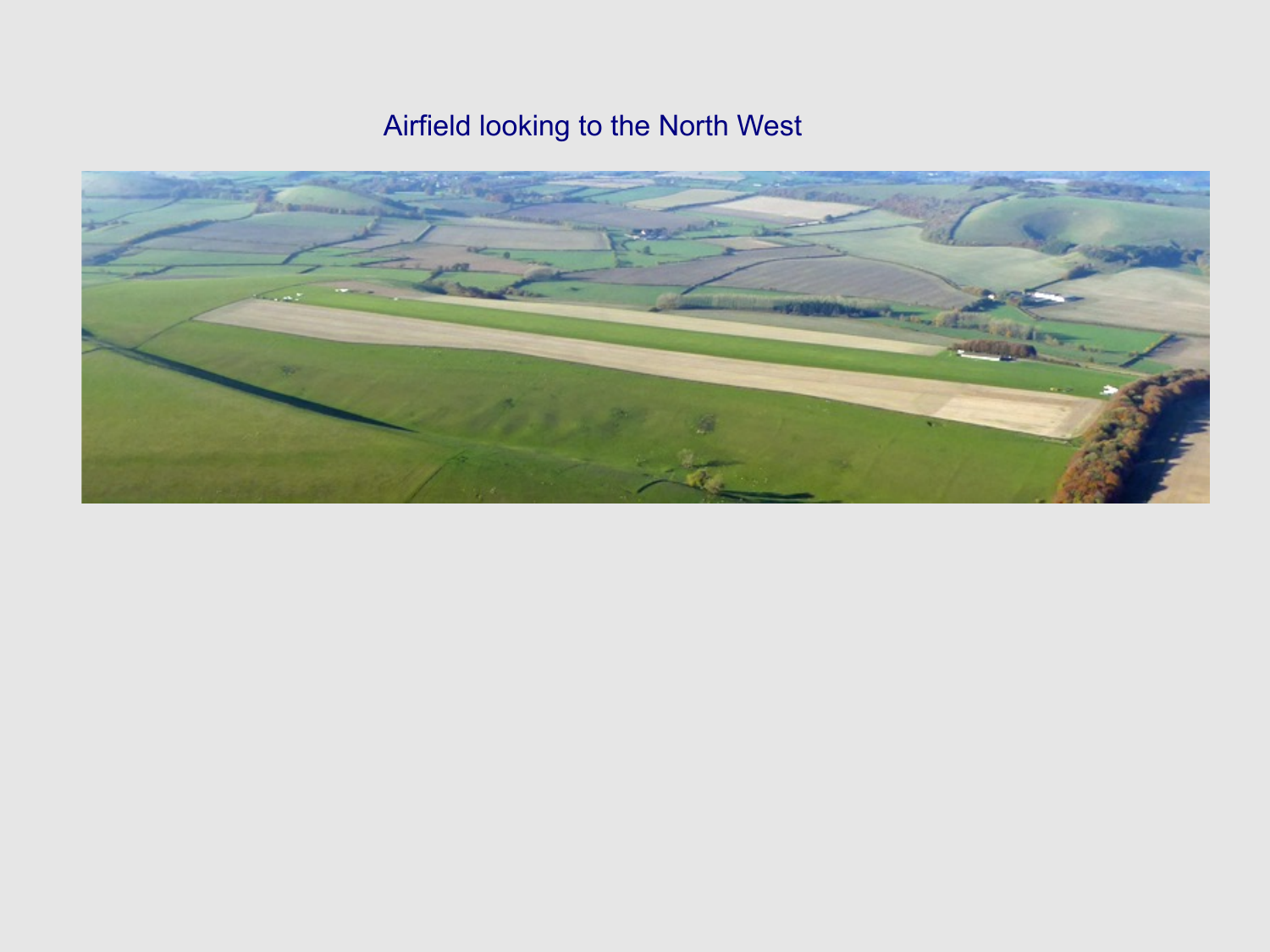# Format of flying

- Pre flight briefing
- Demonstration of an exercise in the air
- You attempt and practice the exercise
- . Instructor helps or advises then moves on to next exercise
- Post flight debrief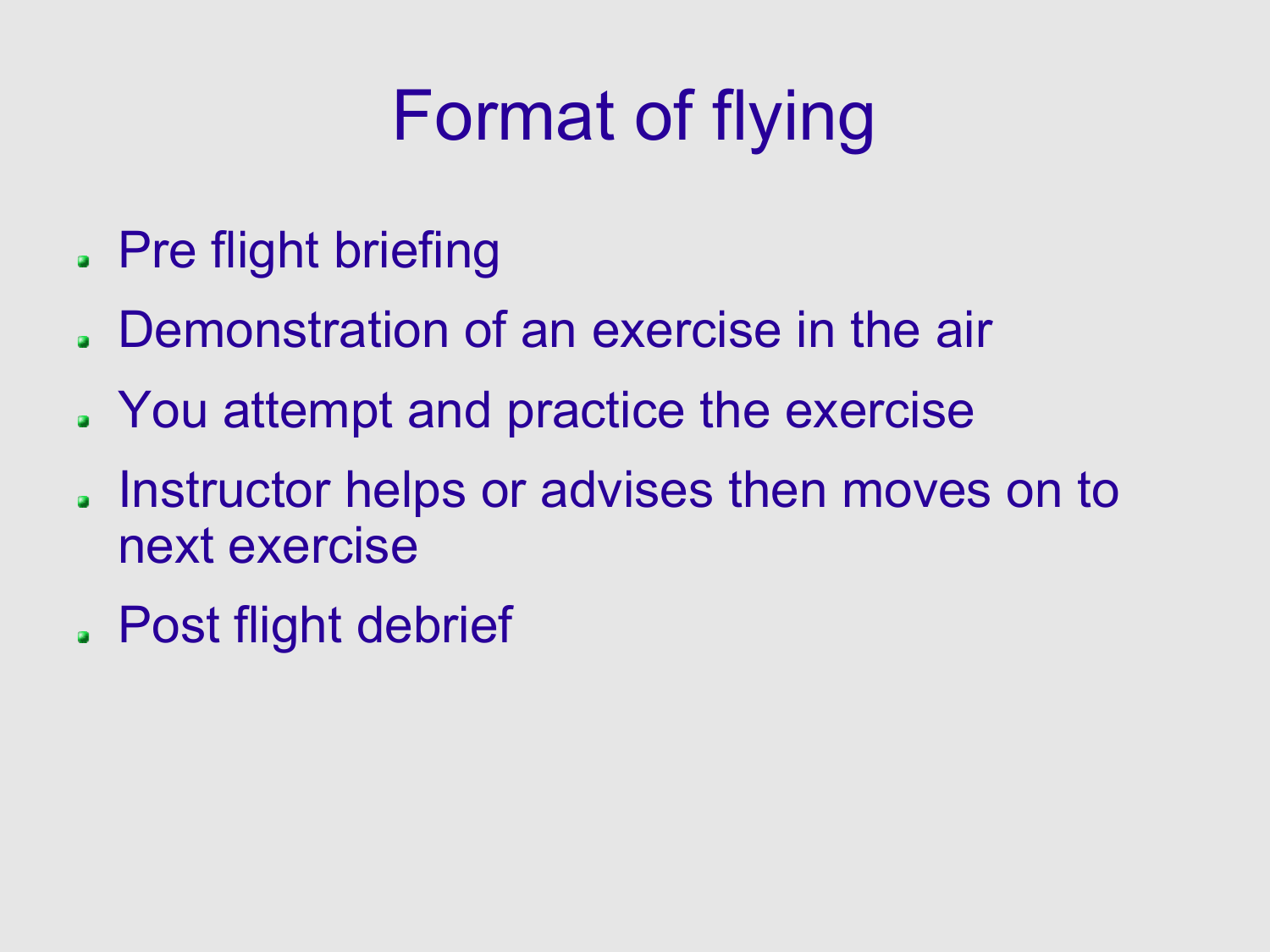- 1. Lookout
- 2. Effect of controls
- o Elevator
- o Ailerons
- o Rudder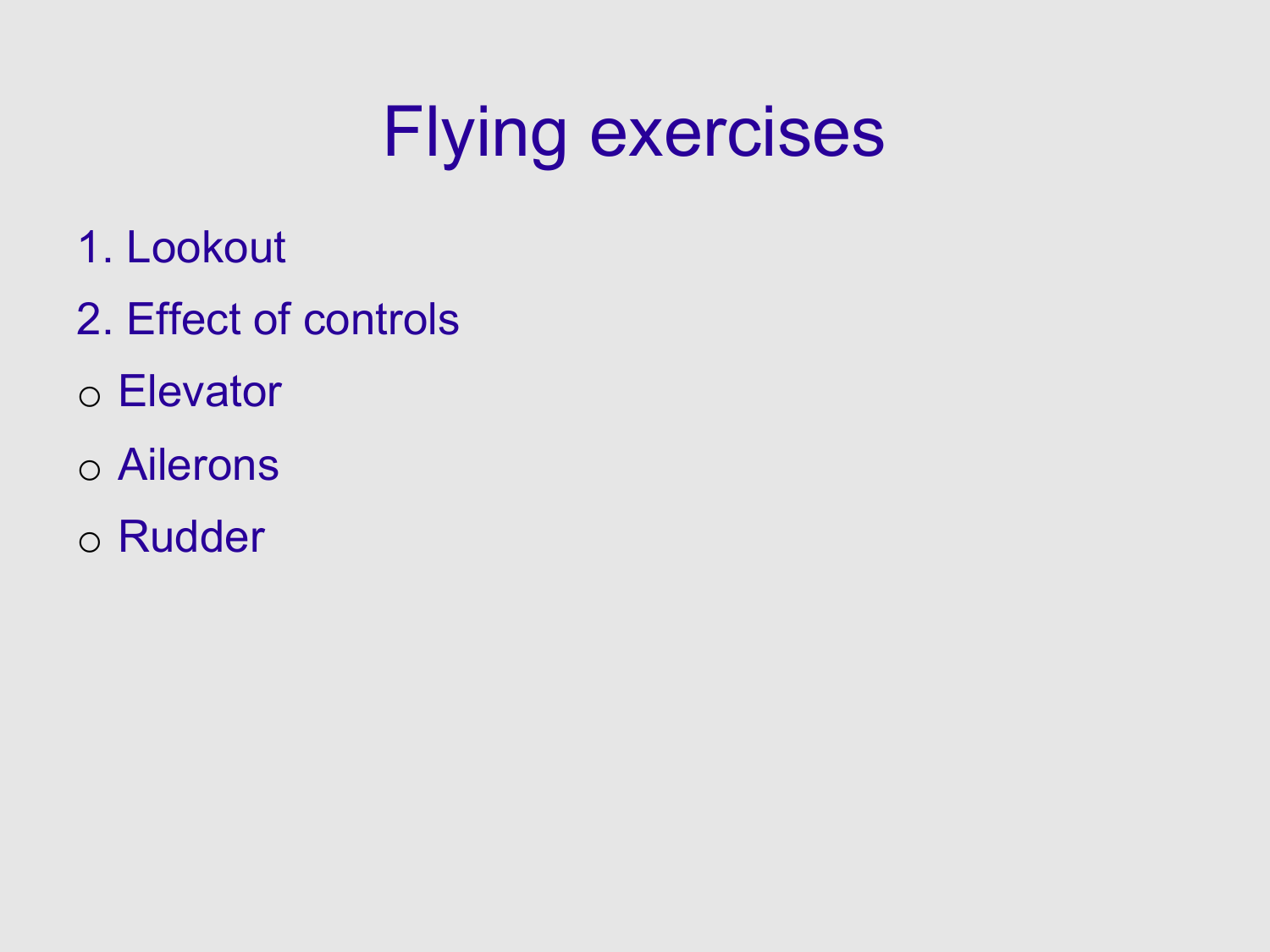Lookout

Keeping a good lookout for other aircraft is essential and you will be shown the best way to do this.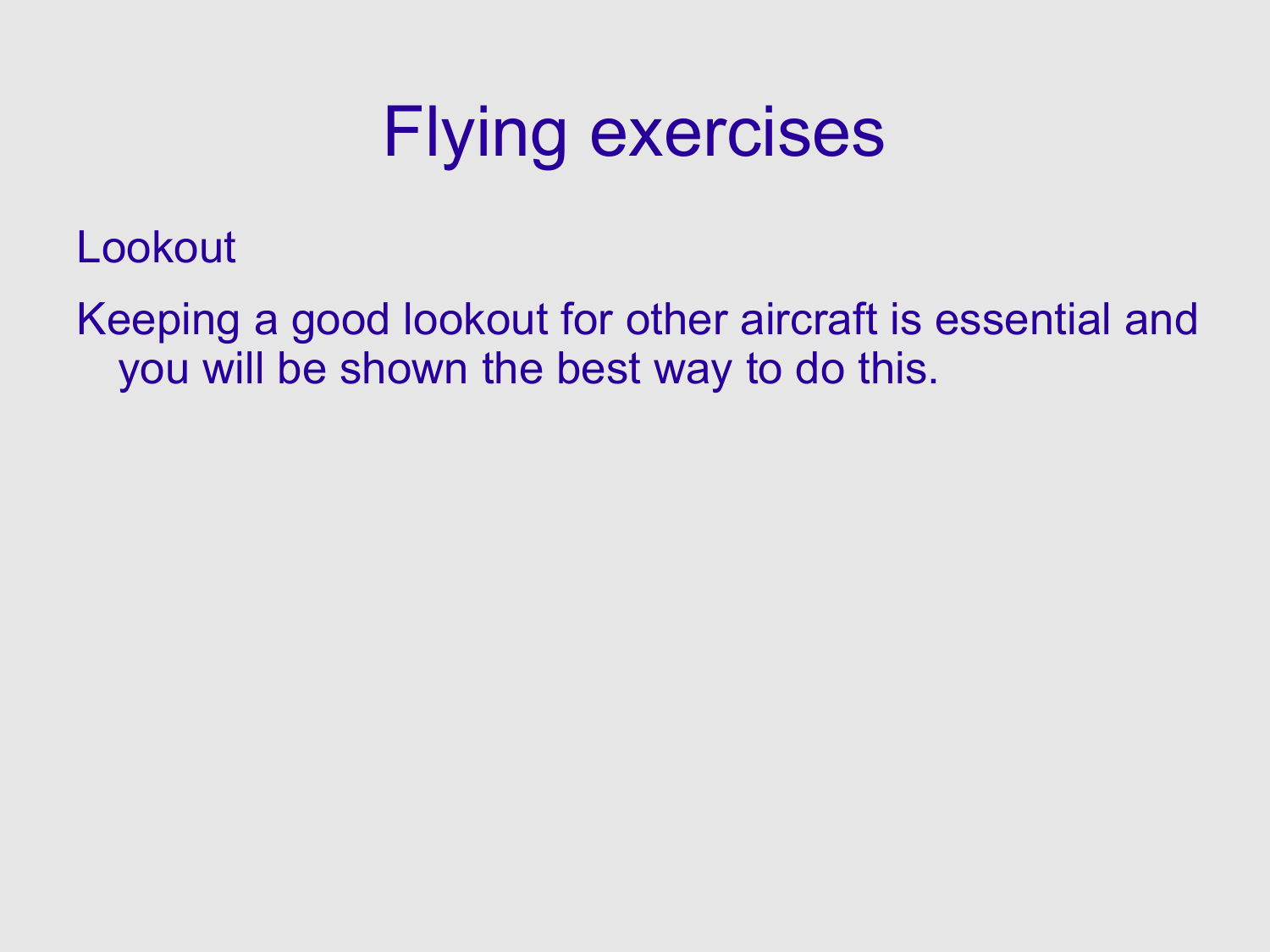Effect of controls

**Elevator** 

The elevator is moved by the stick and this controls the pitch of the glider. When you move the stick forward the nose goes down, more ground is in view and you gain speed. Moving the stick back has the opposite effect. The glider is stable in pitch and will try and revert to the original speed.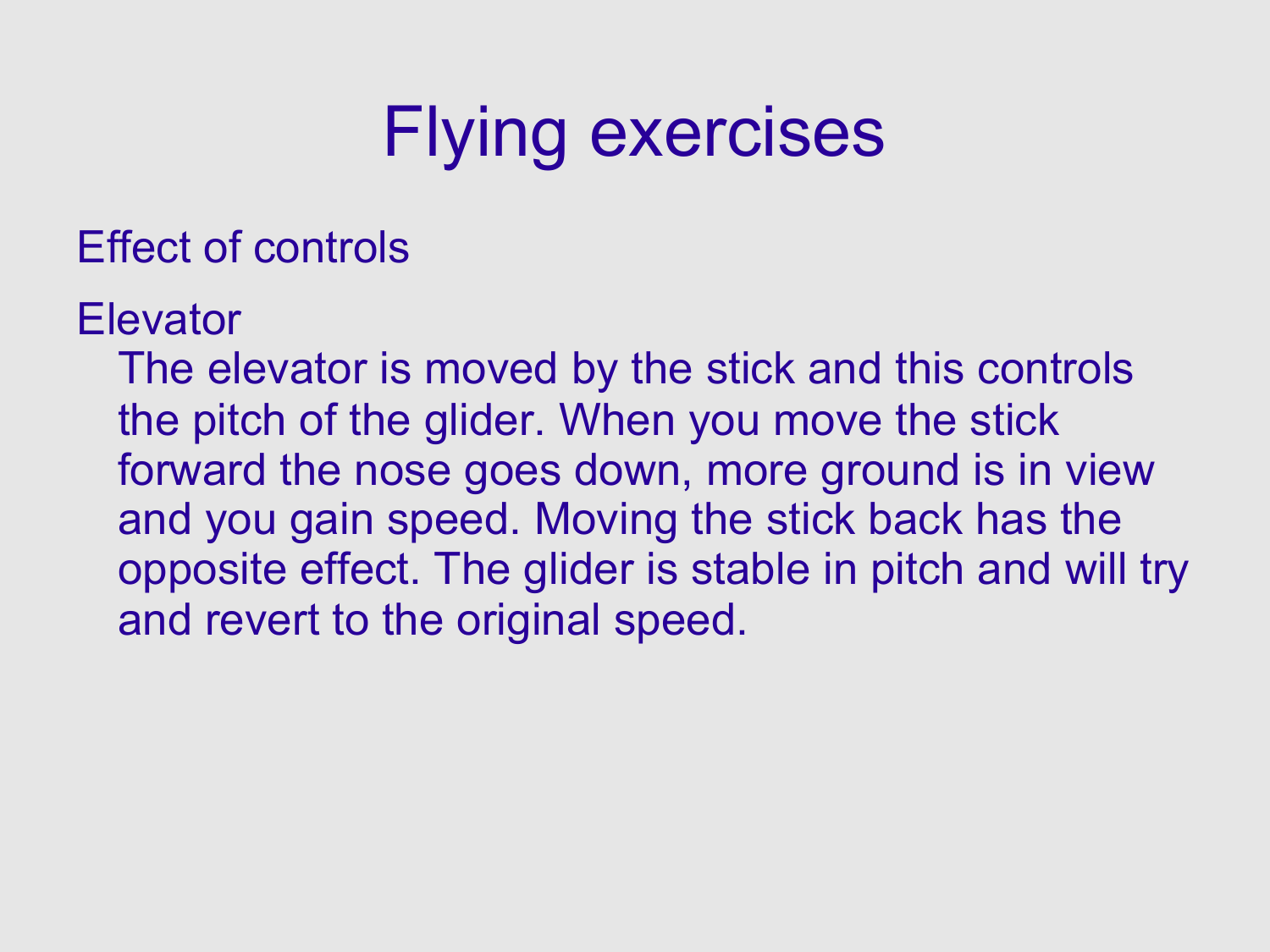#### Effect of controls

Ailerons

The ailerons, on the wing, are also moved by the stick and they roll the glider. After making sure it is clear to turn, when you move the stick (say) to the left, the glider will roll to the left until you move the stick back to the centre. The glider is banked and so turns, but you need to bring the stick back a little to keep the speed constant. The best guide to what is happening is to monitor the roll and pitch by looking over the nose.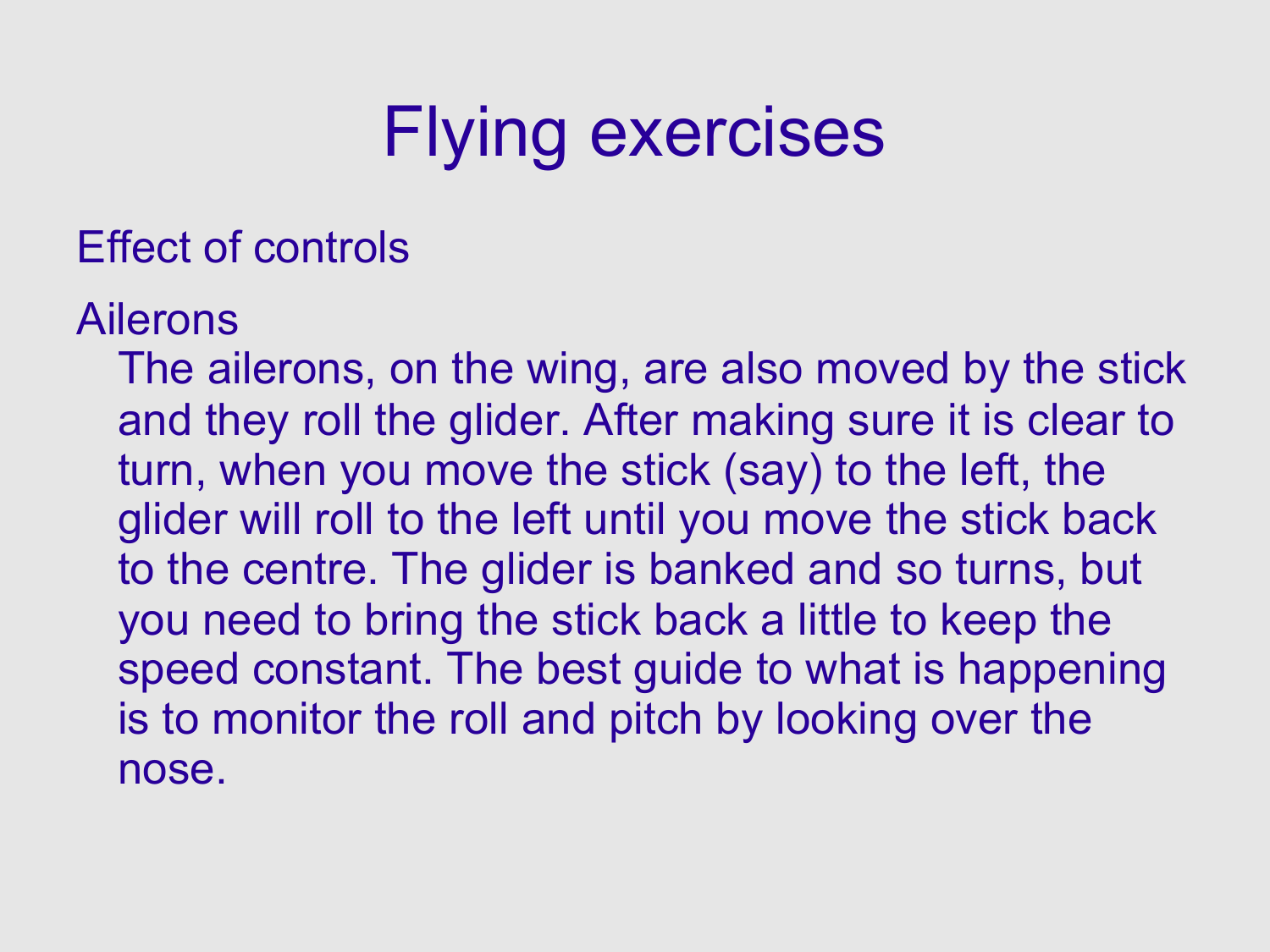Effect of controls

Rudder

The rudder is moved by the pedals. When you press on (say) the left pedal, the nose will yaw to the left but the glider does not turn. The rudder is used to keep the glider pointing in the direction you are travelling and more advanced exercises will show you how to use it in conjunction with other controls to achieve this.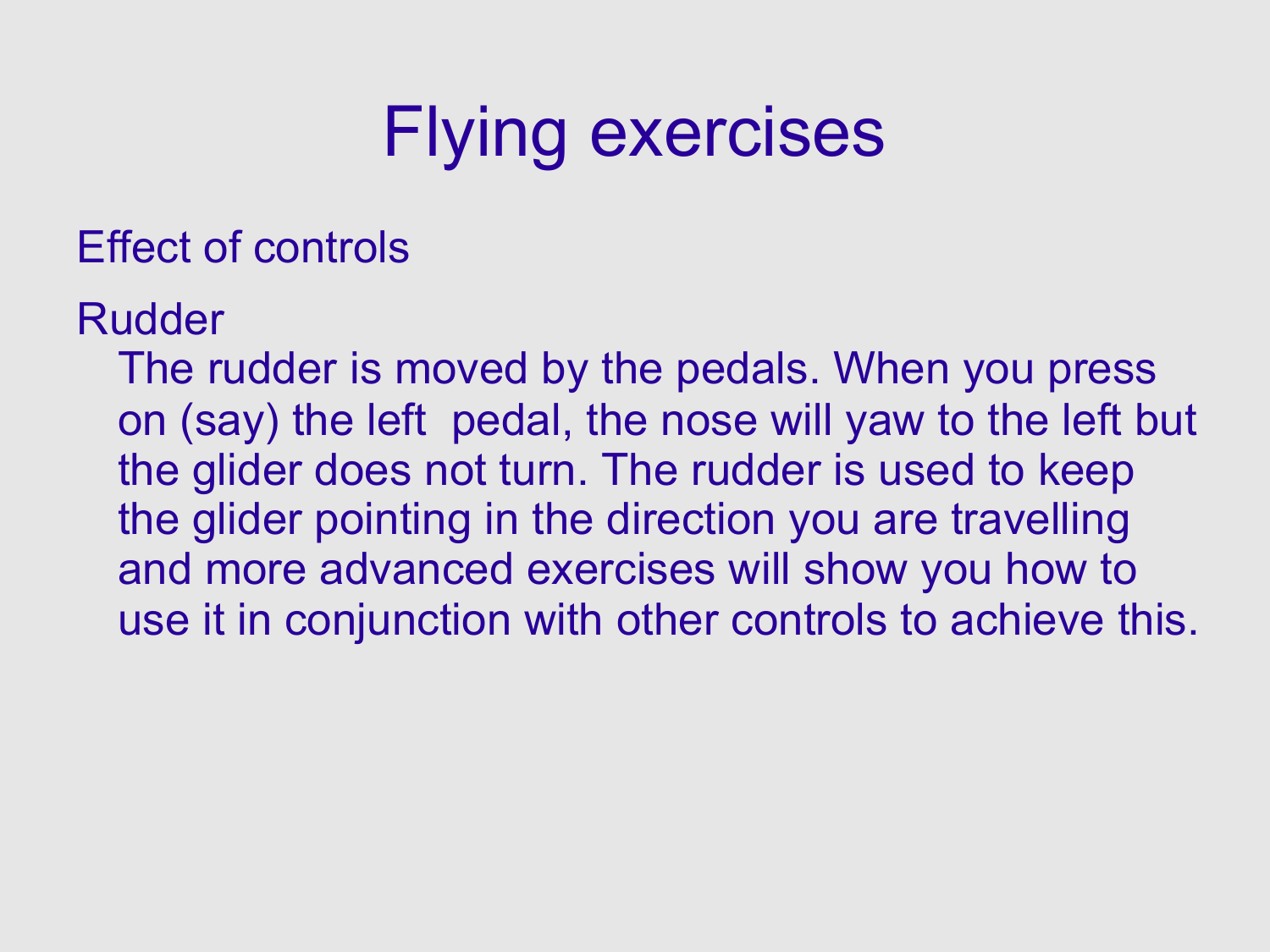- On subsequent flights you can learn the following:
- Rudder & adverse yaw why we need to use the rudder in conjunction with the ailerons
- Turning using all three controls aileron, elevator and rudder
- Trimmer to make speed control easier
- Using thermals if available
- Circuit and landing demonstrations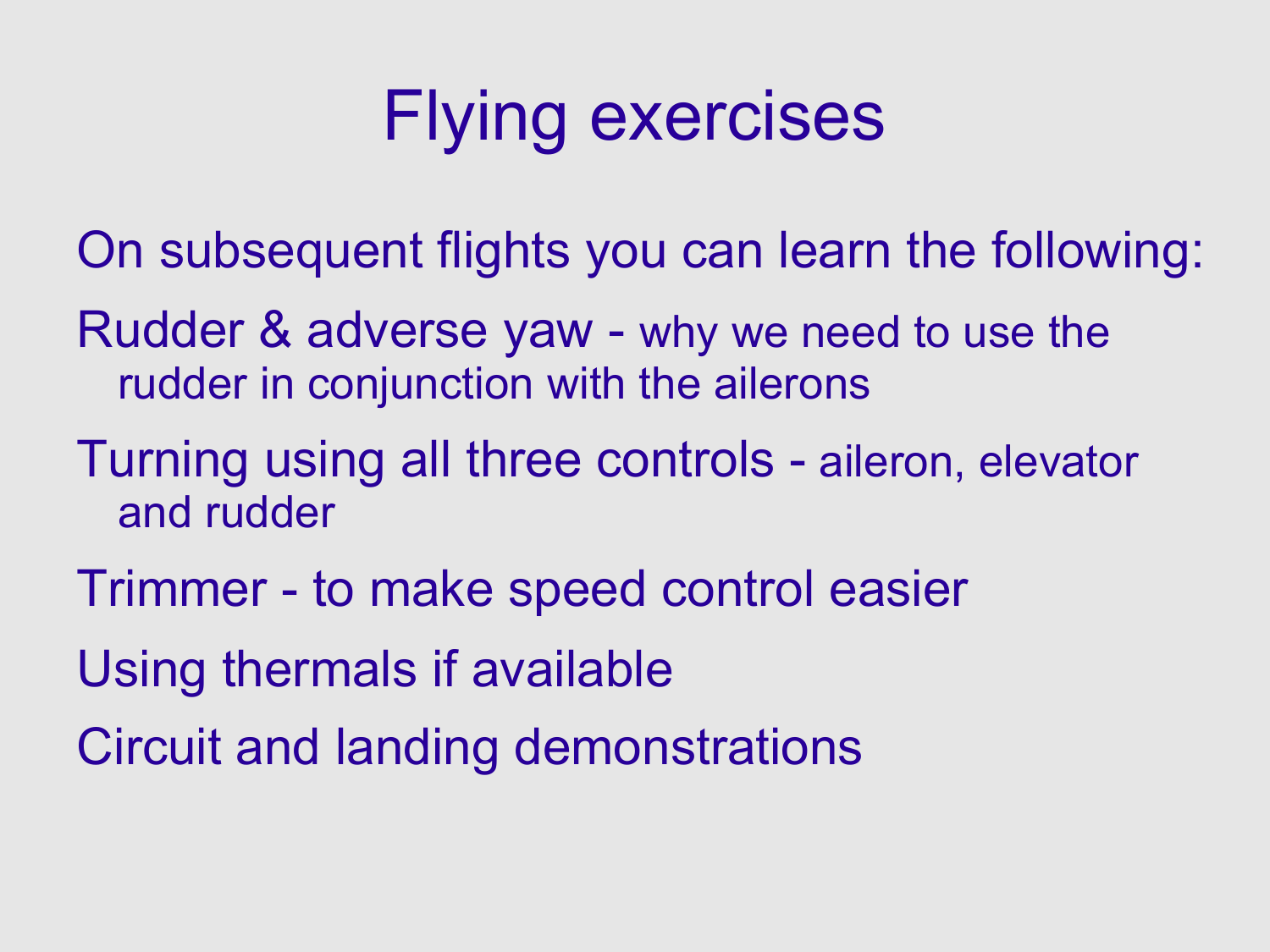## **Flights**

- Aerotow from 2000ft: If it is not soarable is about 15 minutes. If we can soar, flights will be up to 30 minutes
- Aerotow from Mile High: If it is not soarable is about 30 minutes. If we can soar, flights will be up to 60 minutes
- Winch launch: If it is not soarable is about 5 minutes. If we can soar, flights will be up to 30 minutes. These flights are not available unless part of a group session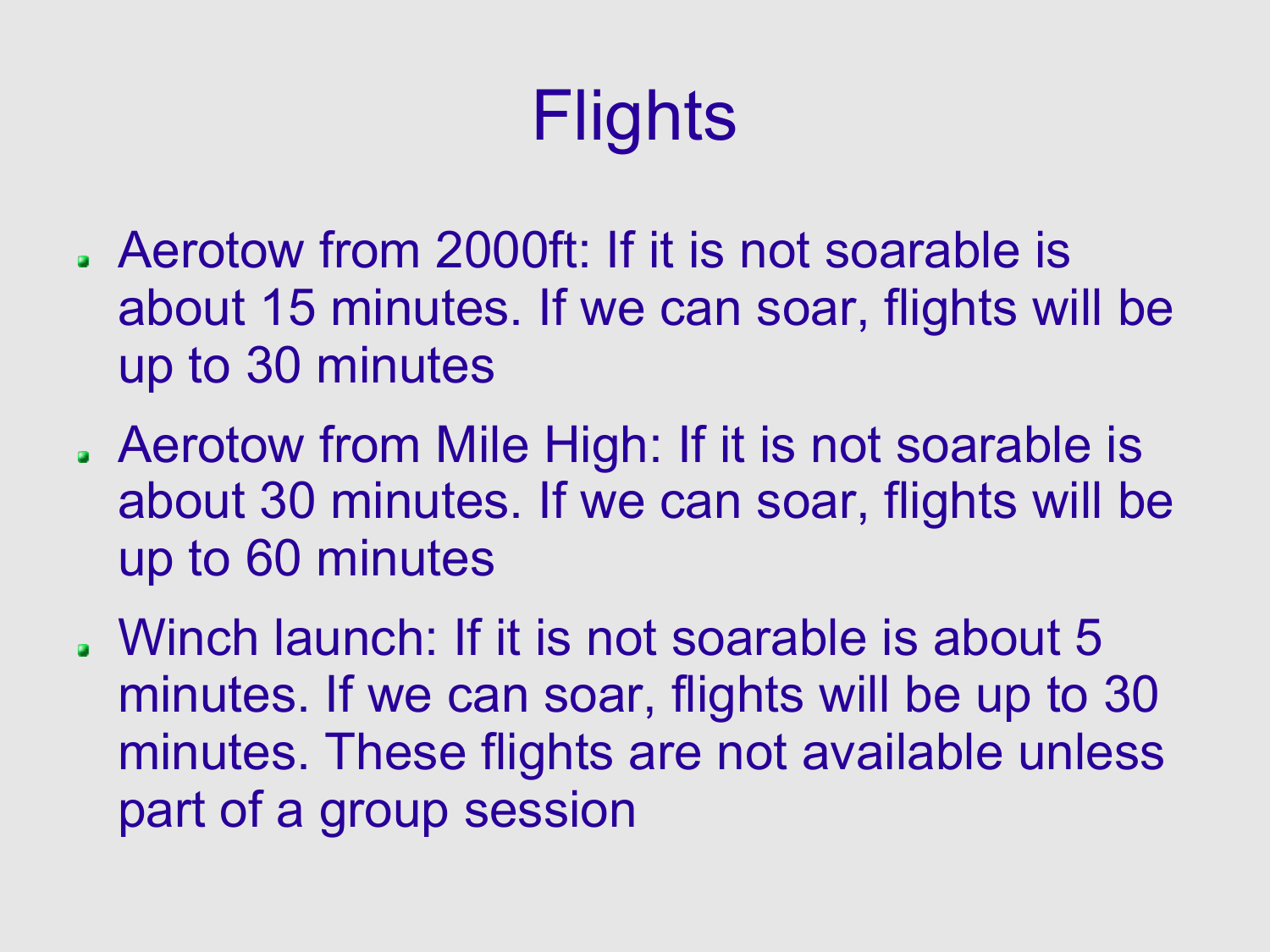## **Objective**

- To give you a pleasant flight. Discuss with your instructor what you would like to achieve from your flight
- For you to fly the glider as much as possible
- . If you do not wish to handle the controls the instructor will demonstrate to you how the glider is flown and you can enjoy the views
- To enjoy the flight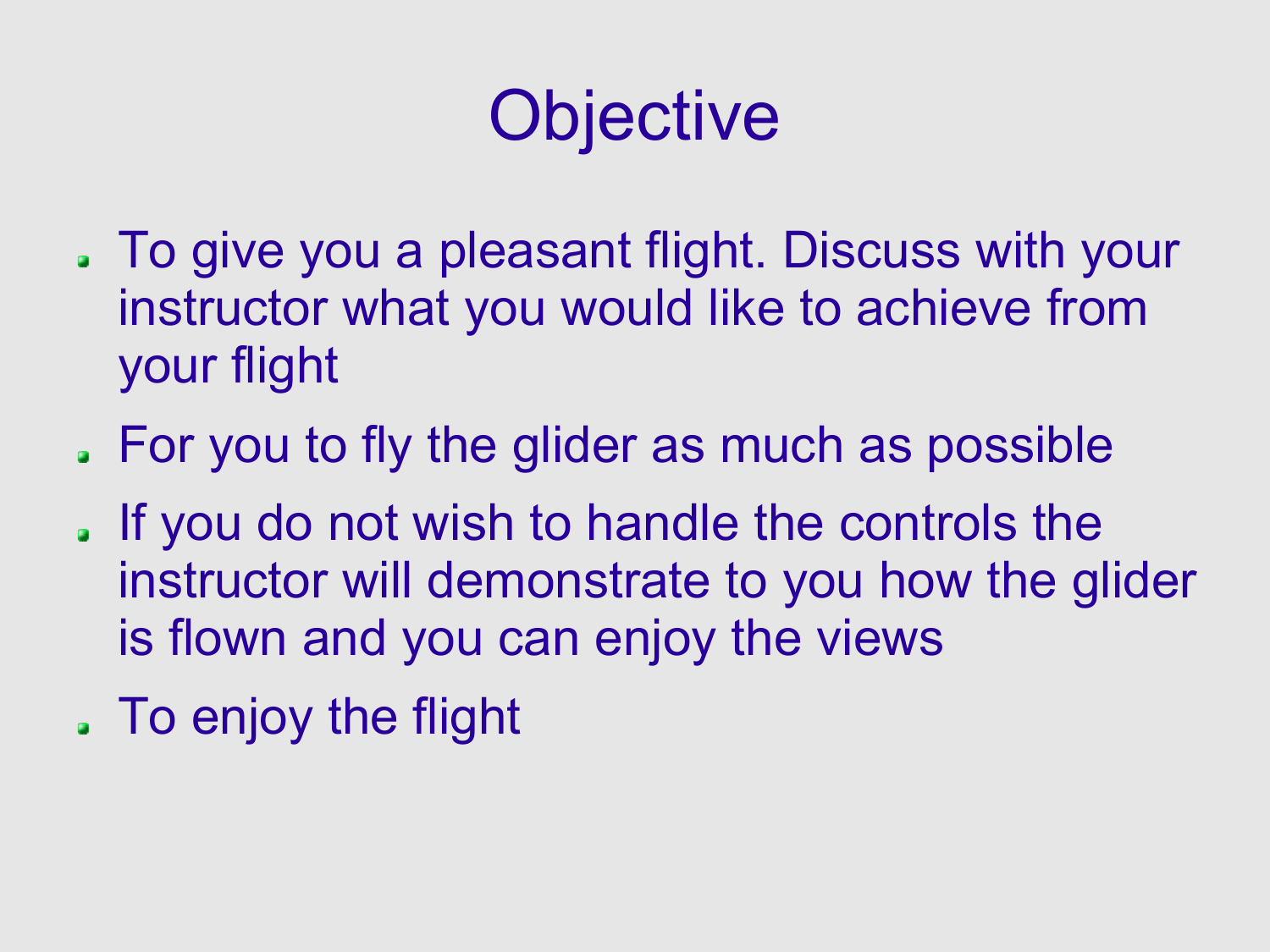## Aerotow Operation

- Launches alongside winch launch queue
- Connected by a rope to the tug
- Launchpoint controller signals to the tug by radio to control the launch
- Glider flies in formation with the tug up to the release height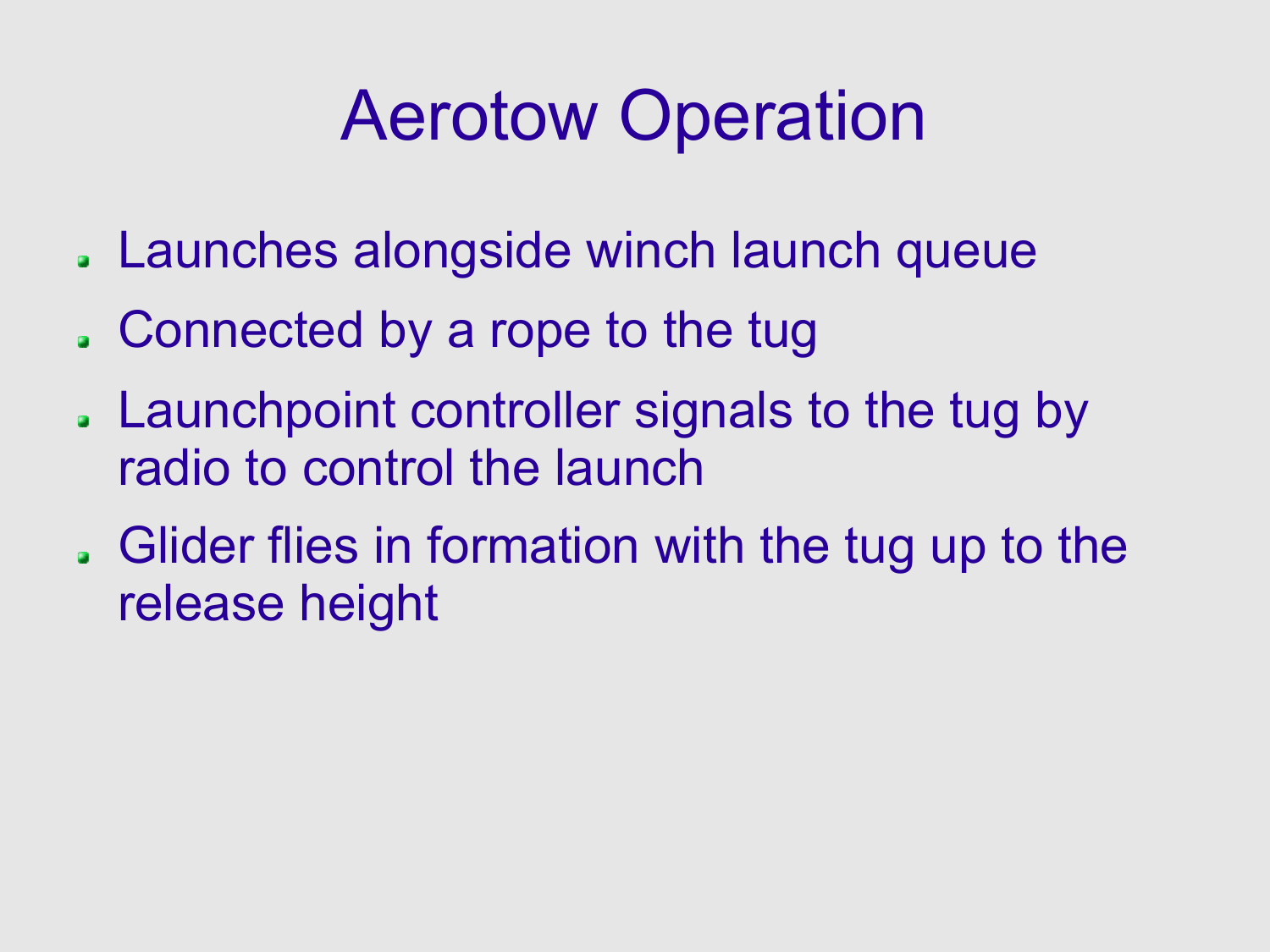## Winch Operation

- Launches on the side of the field
- Connected to a powerful winch at the end of the field
- Launchpoint controller signals to the winch by radio to control the launch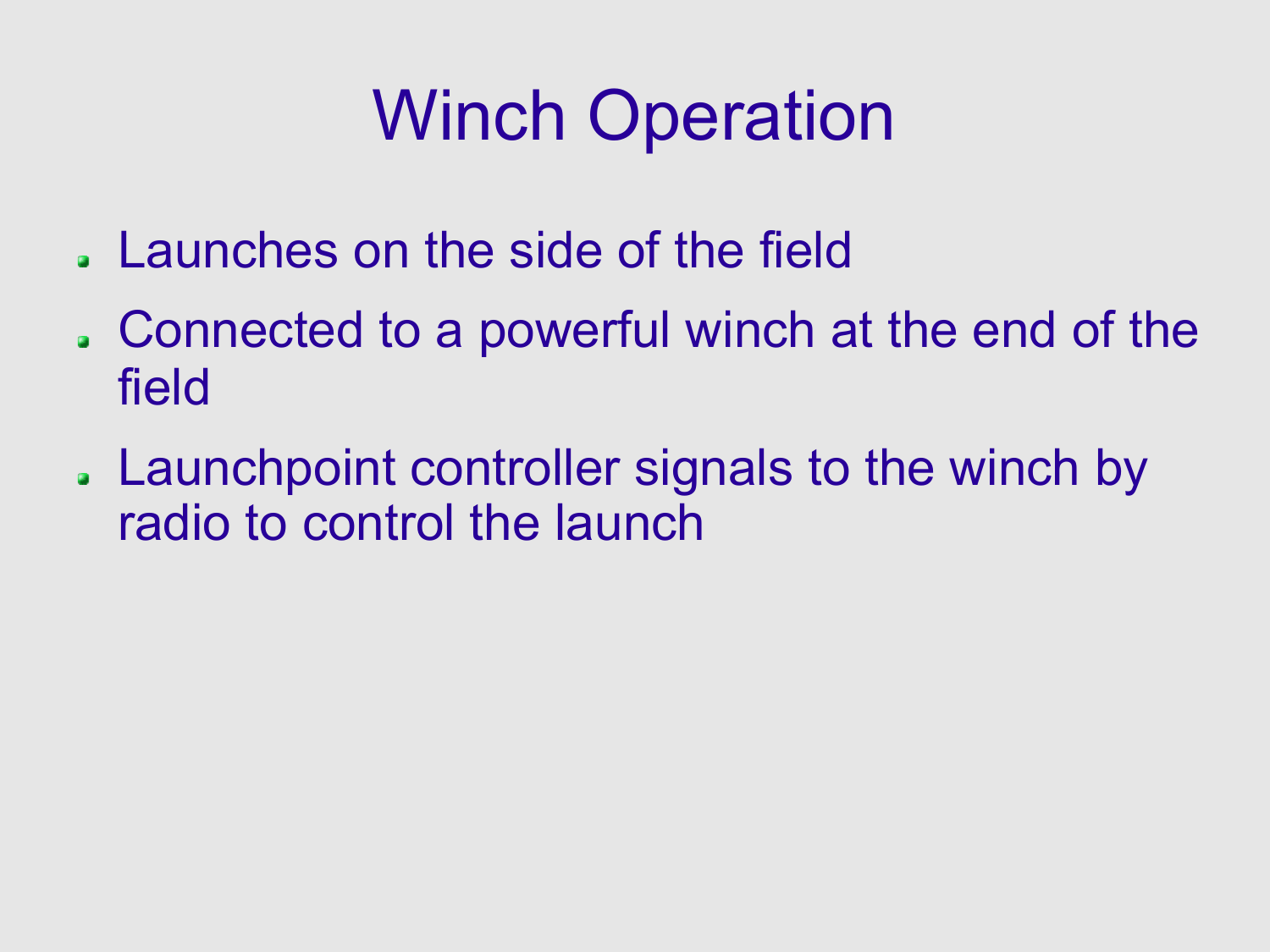

Not to scale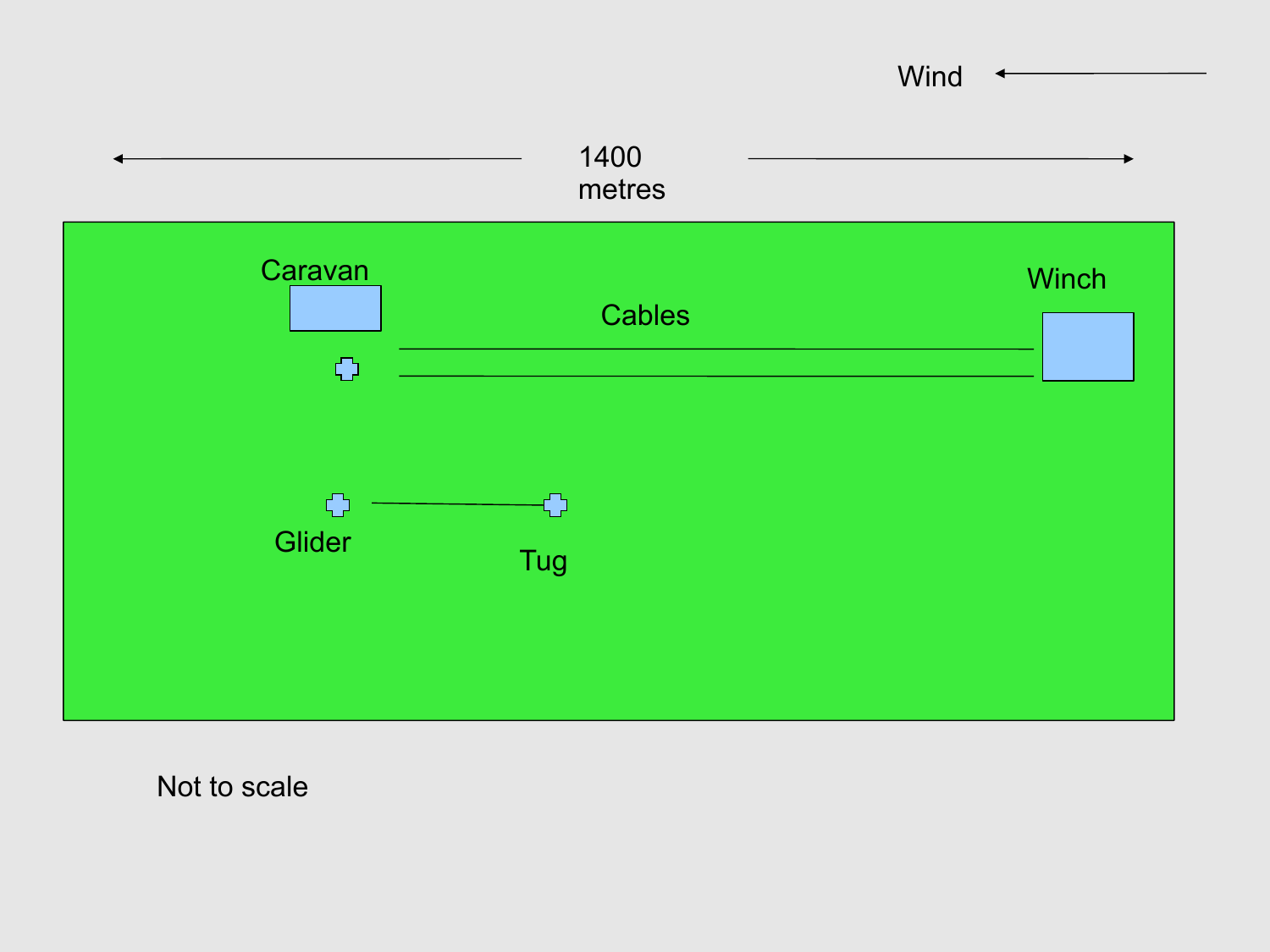## Safety on the field

- Cables on the ground run from the winch to the launchpoint and drop from the glider after the launch
- Propellers tug and motorglider avoid.
- Aircraft landing you will not hear them so lookout in all directions
- Tug rope trails behind and below the tug on approach to land
- . Keep a good lookout
- $\blacksquare$  If in doubt ask someone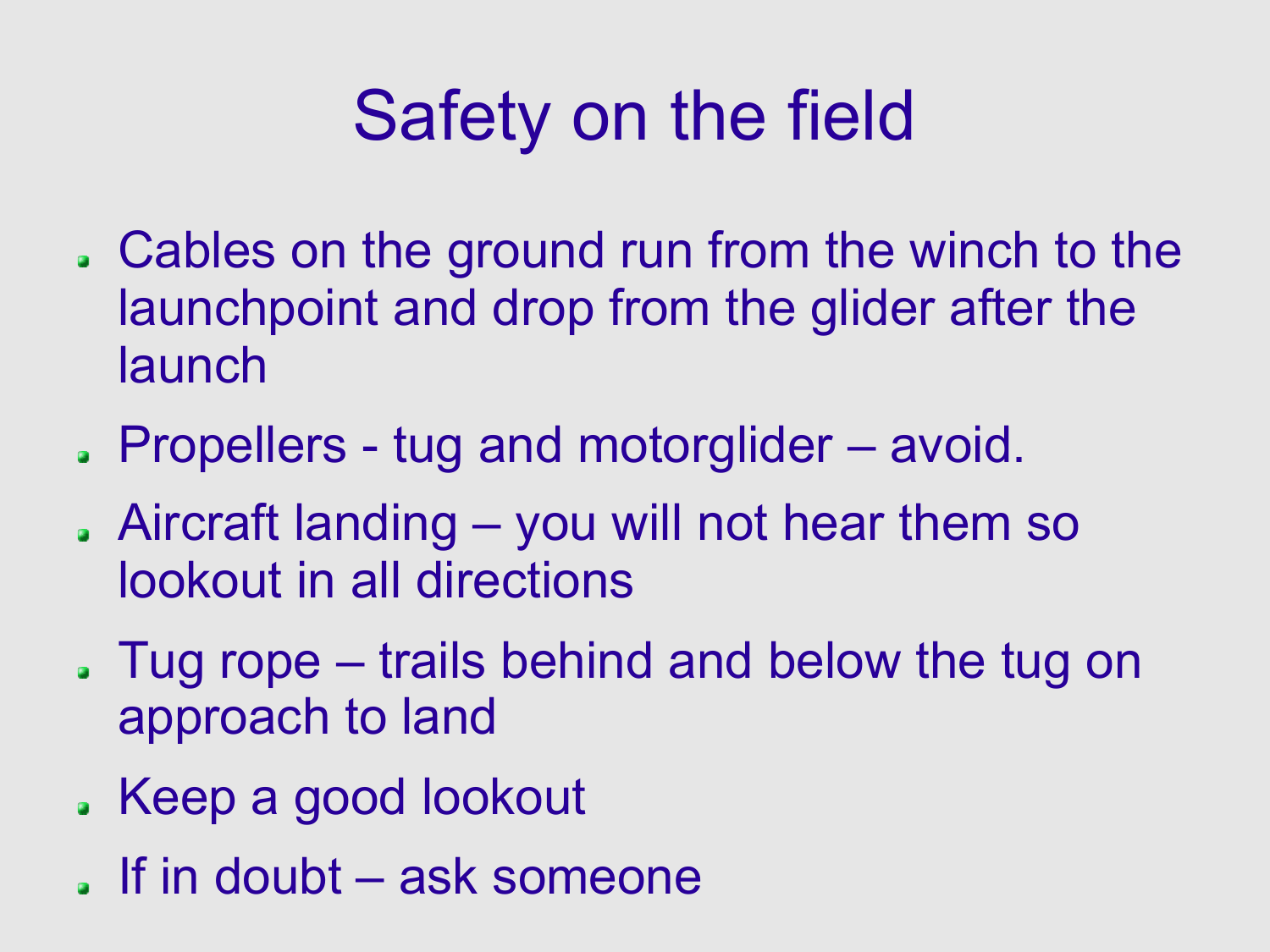

You will be retrieved off the field by a buggy and the glider is towed back to the launchpoint. The safest way is to walk back with the instructor.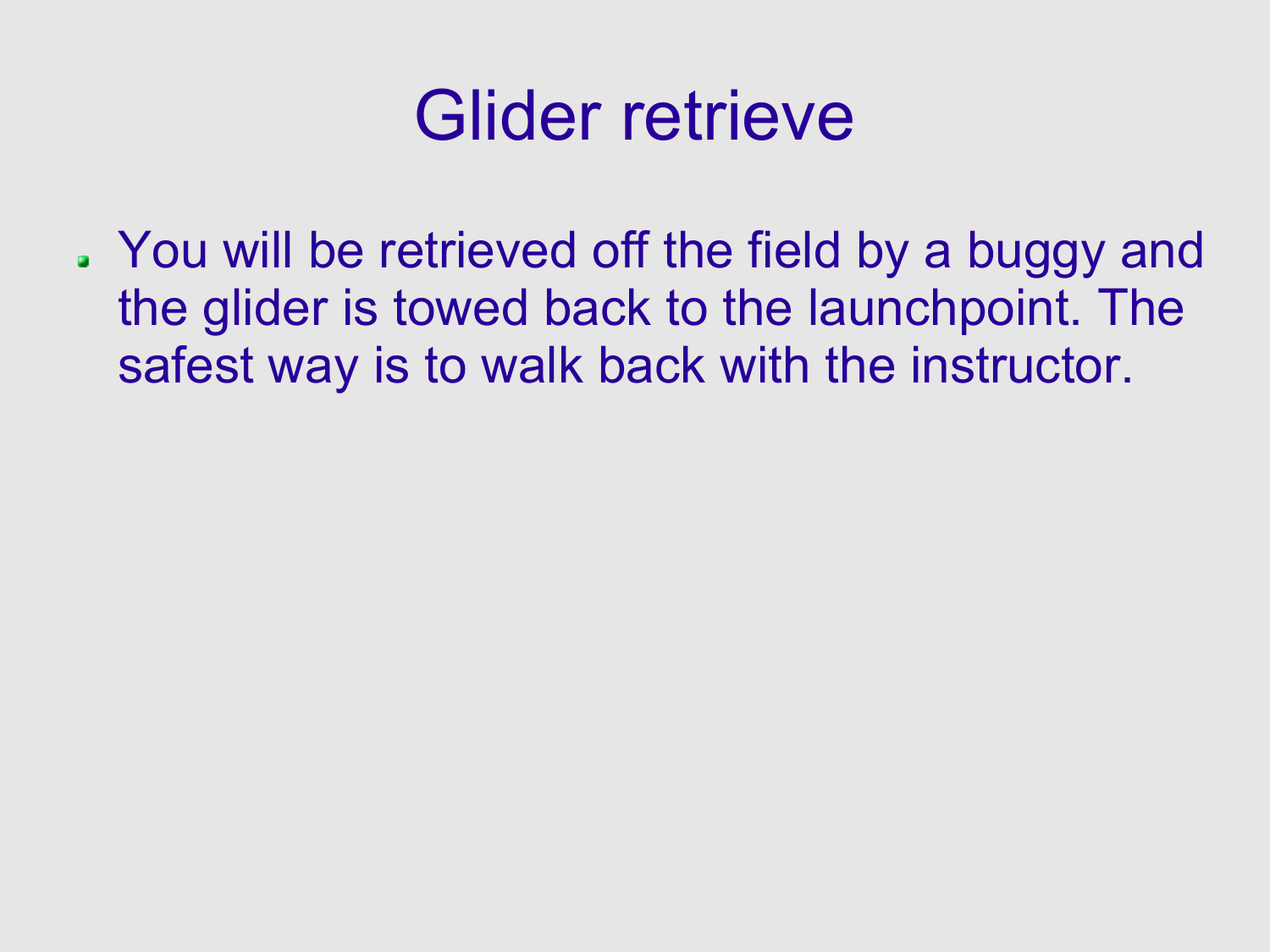### Refreshment

Teas coffee and chocolate bars in caravan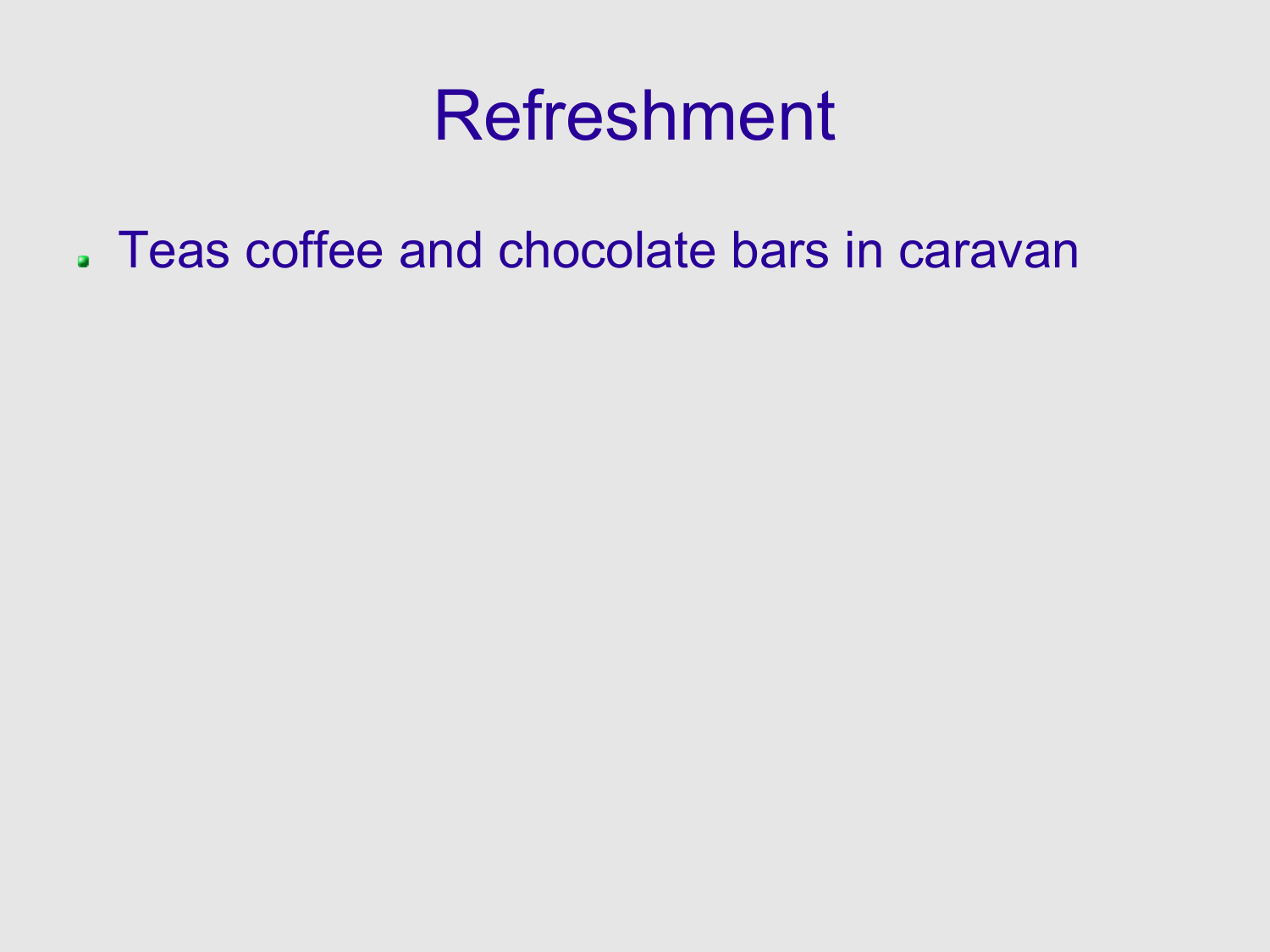## Ground handling

- Push only on leading edges of wings and nose
- Never push on trailing edges
- Pull glider with canopy open
- Careful of canopy fragile and expensive
- . Held by one wing only my wing/your wing
- Gliders are vulnerable to strong winds on the ground and need to be parked correctly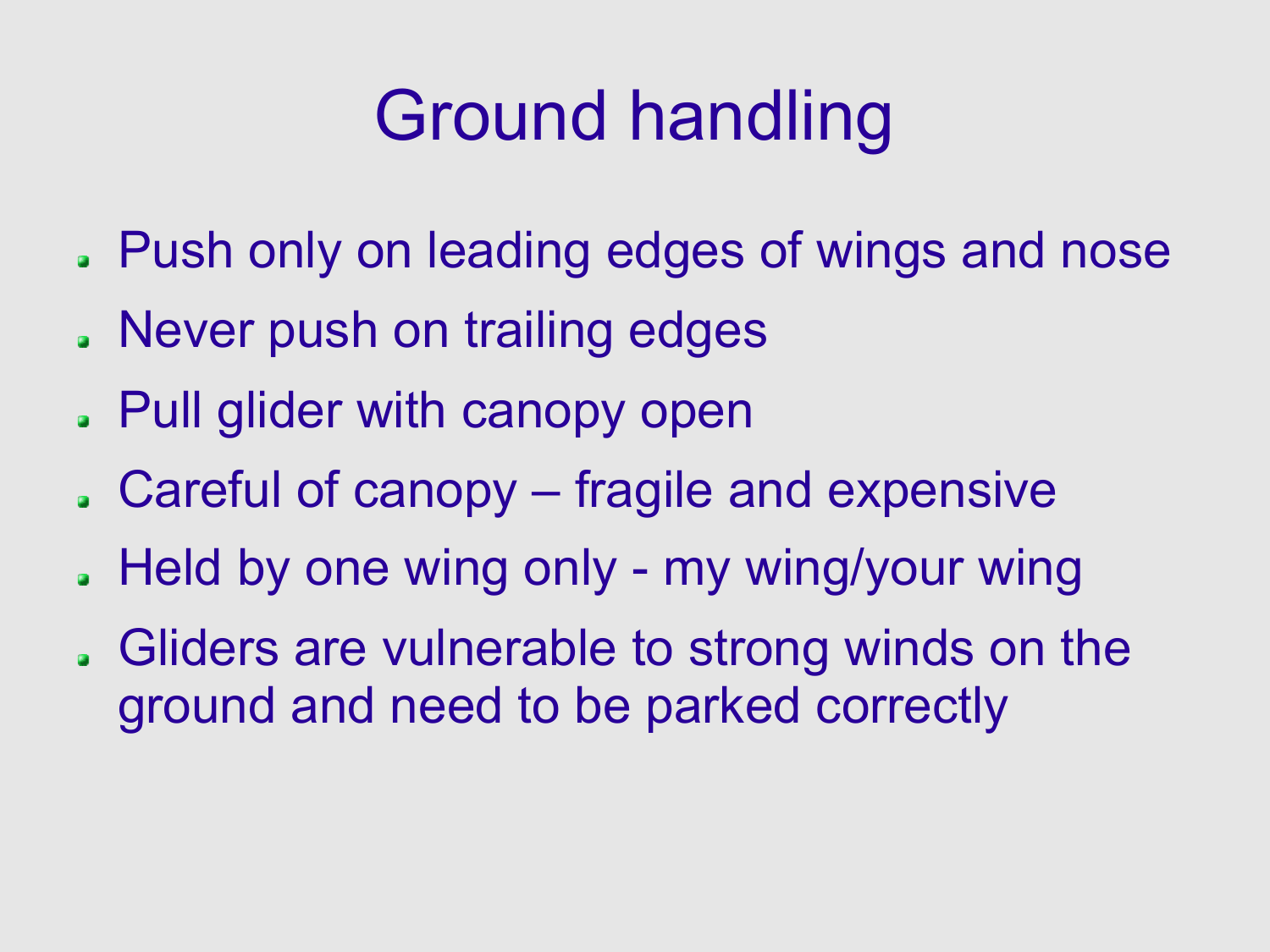## Parachutes

- Worn for all flights
- Remove after getting out of the glider on the ground
- In real use jettison canopy undo harness exit aircraft – pull ripcord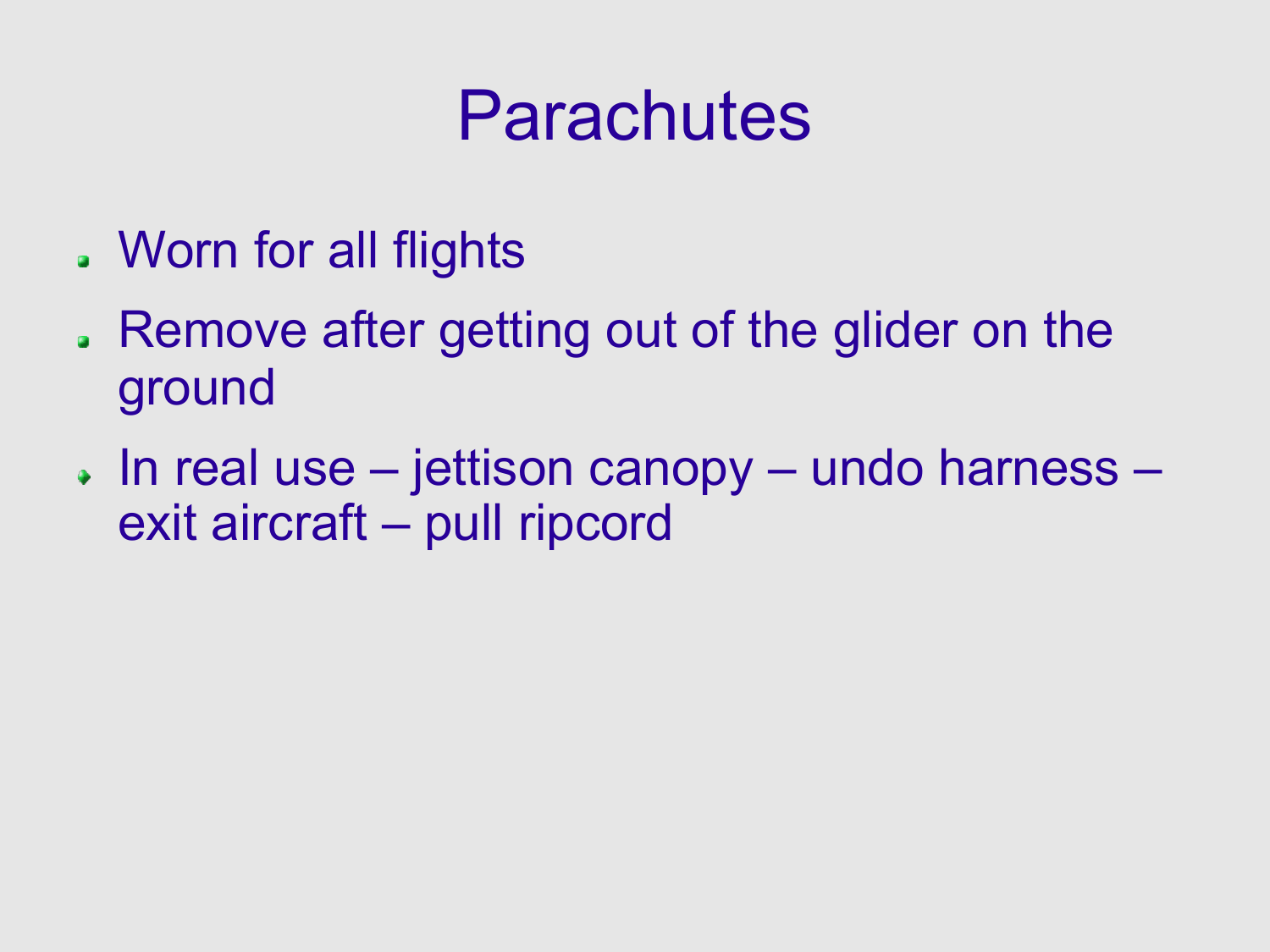#### **Instruments**

#### Air speed indicator

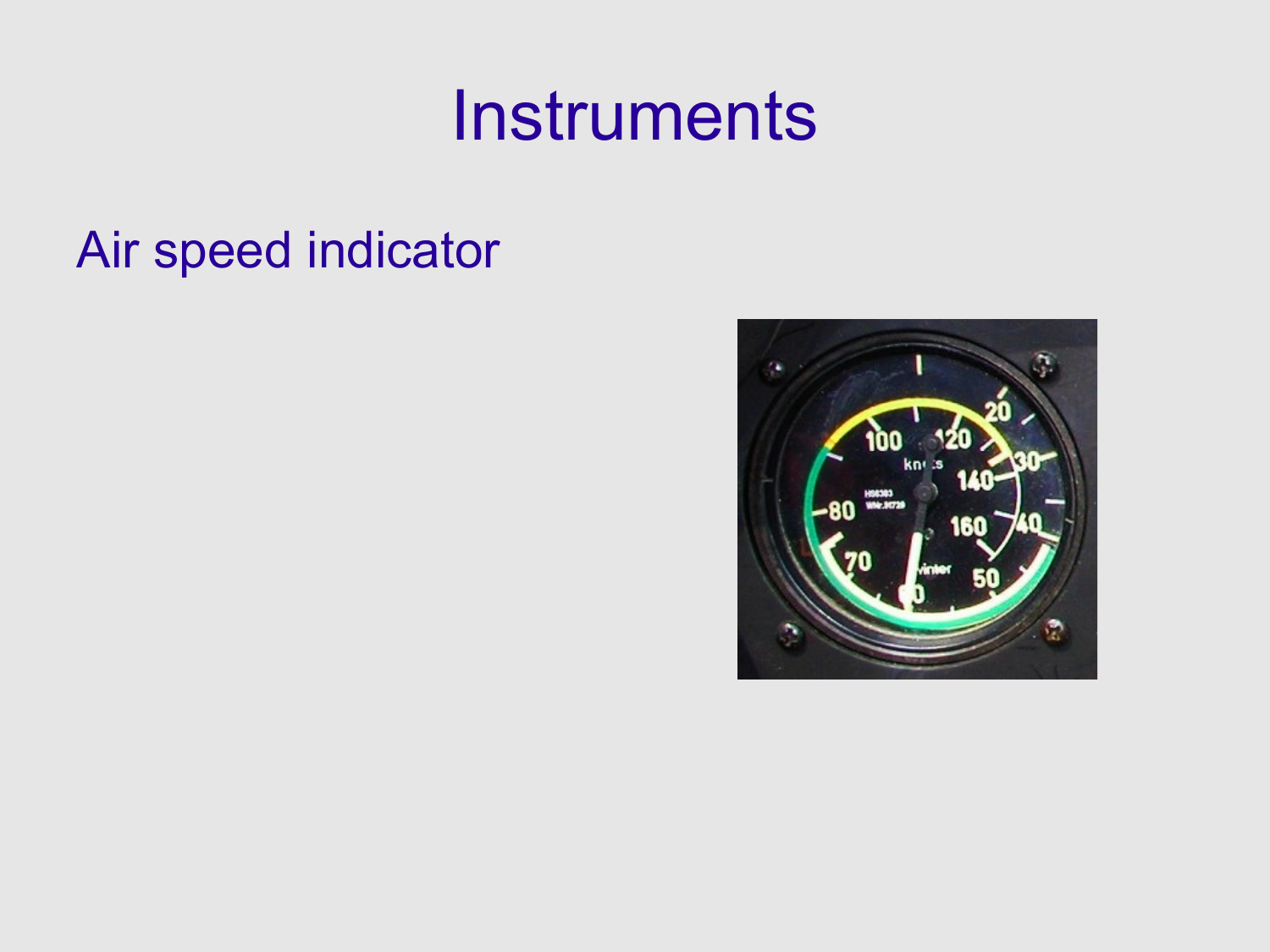#### Altimeter

#### **Instruments**

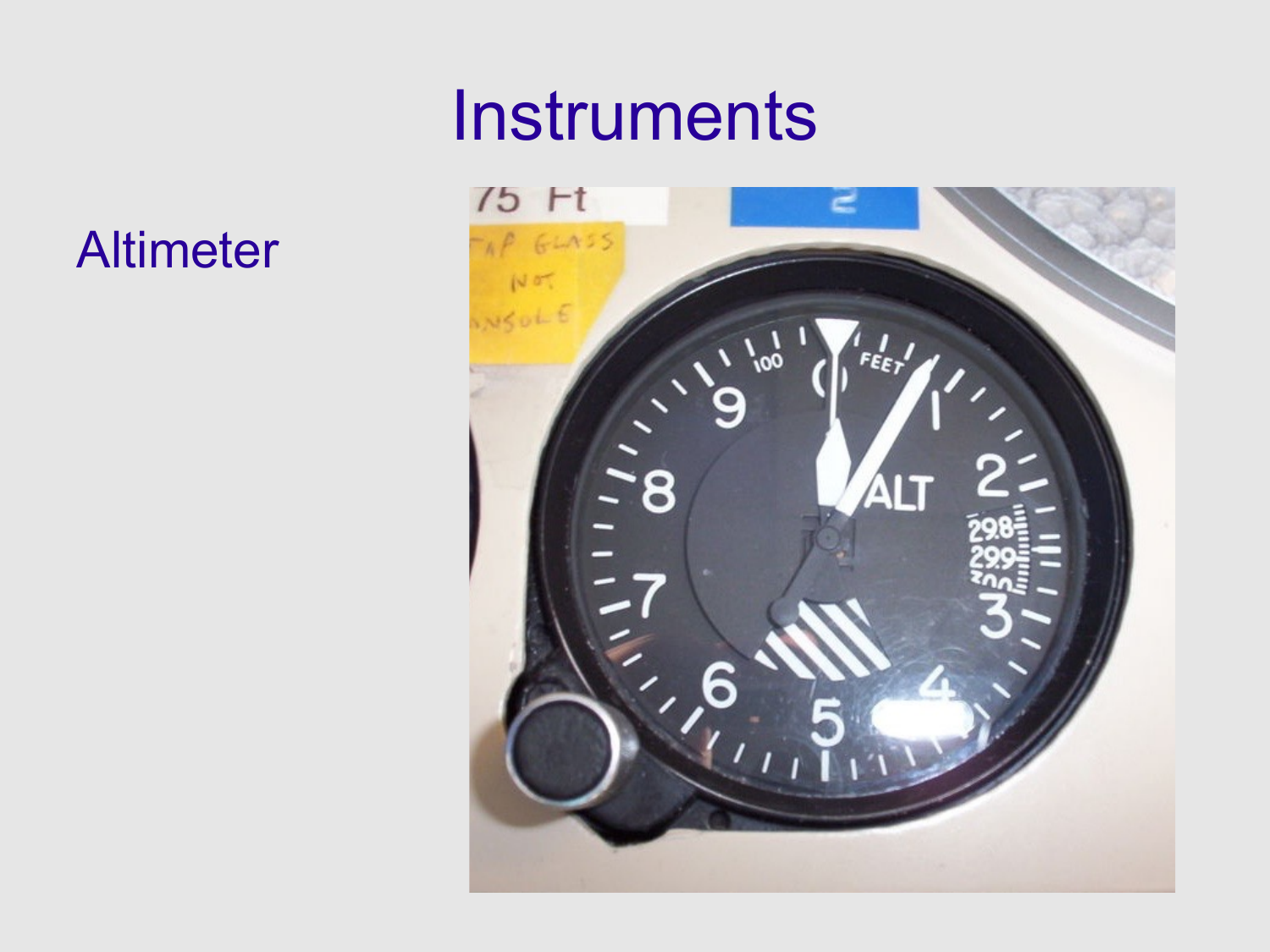## **Instruments**



Variometer – shows rate of climb or descent

Two types

- <sup>o</sup> Mechanical
- <sup>o</sup> Electrical with audio output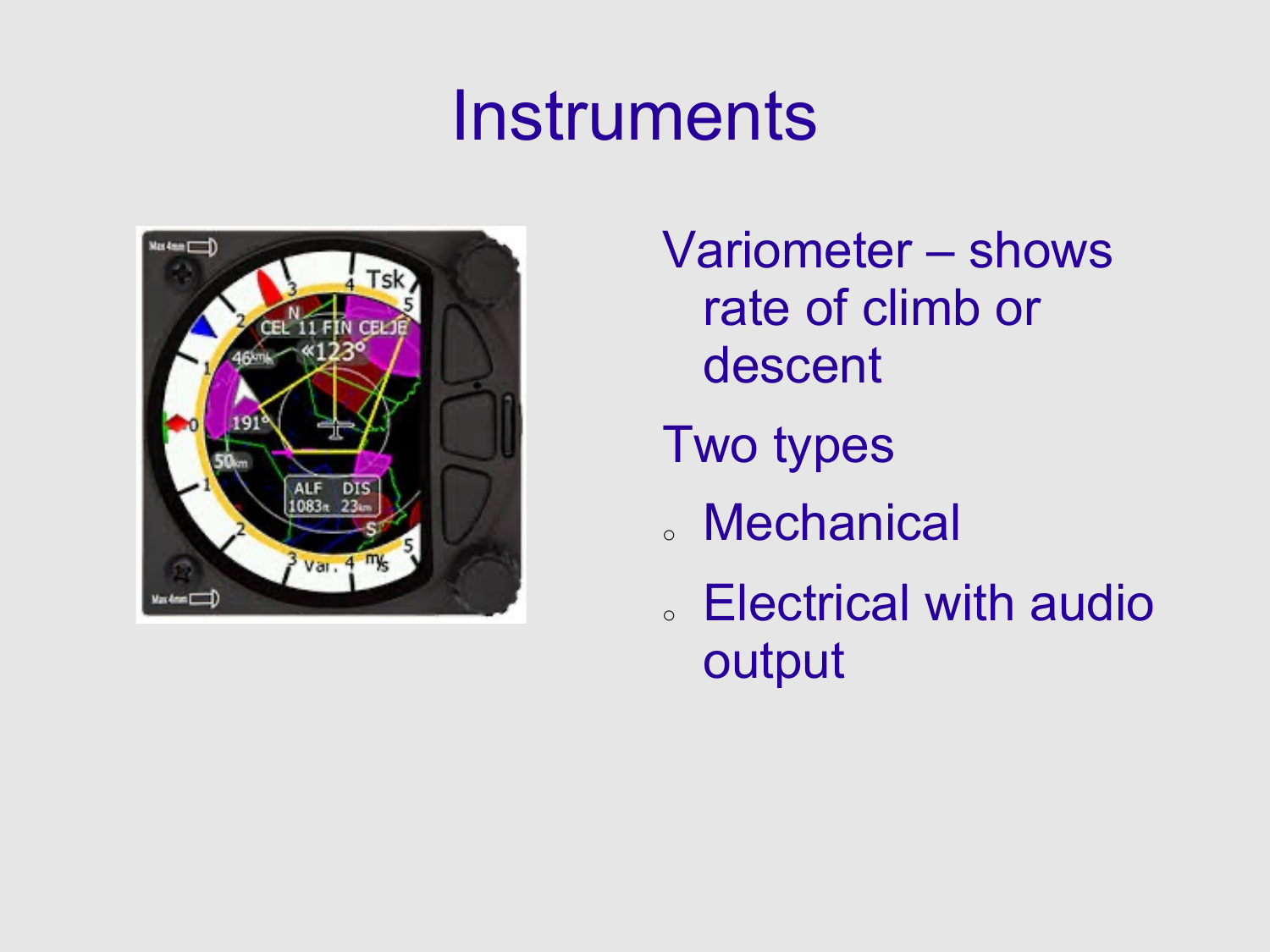### **Instruments**



Flarm anti collision indicator. Gives audible and visual warnings of threats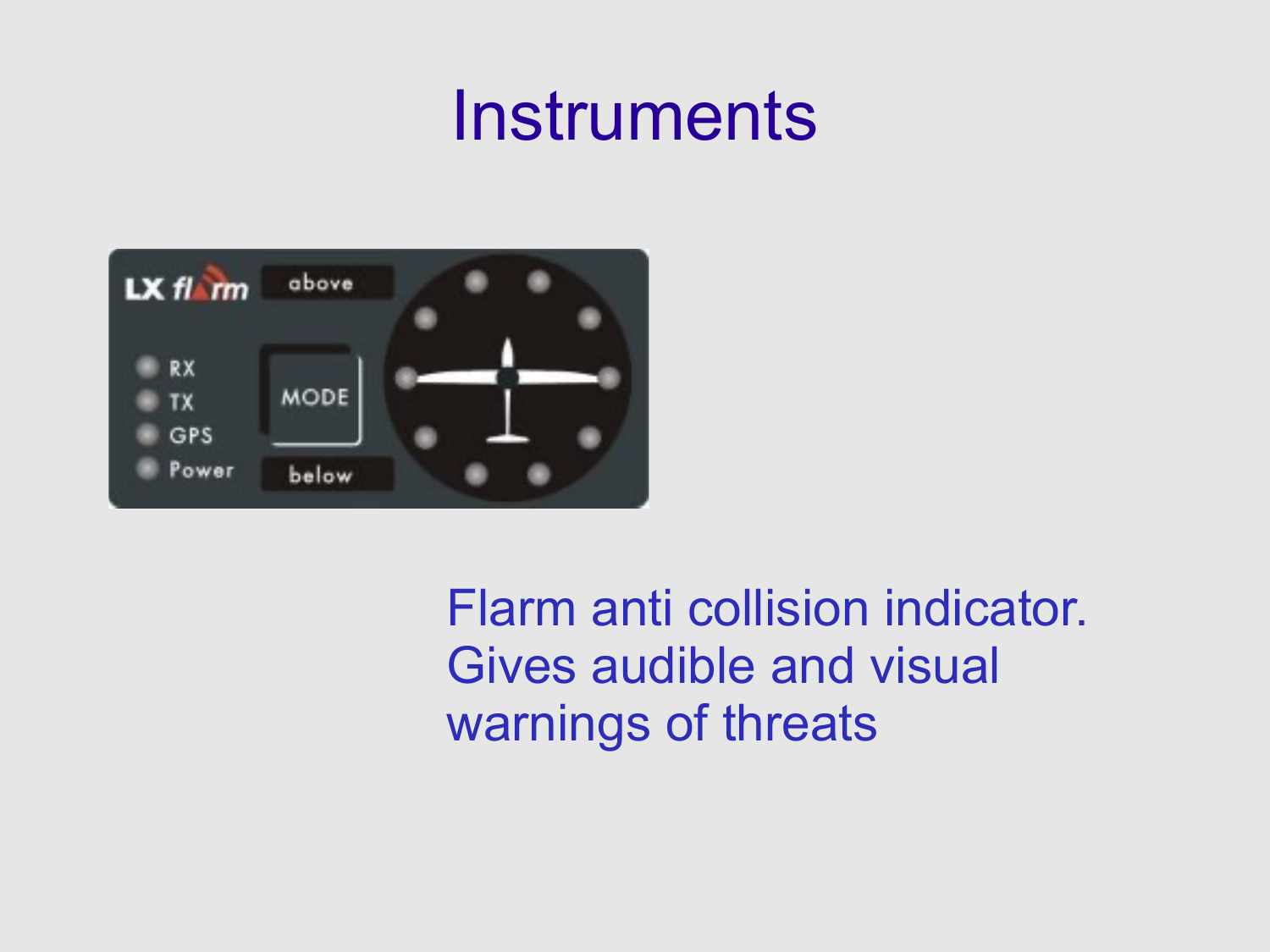## Jargon

- You have control / I have control. The instructor will explain. It's so you know who is flying the glider.
- Attitude. This is the term for the amount of ground in view between the nose of the glider and the horizon and is your best guide to control the glider
- My wing / your wing. The instructor will explain. We hold one wing only on the ground and this is to communicate who is to hold the wing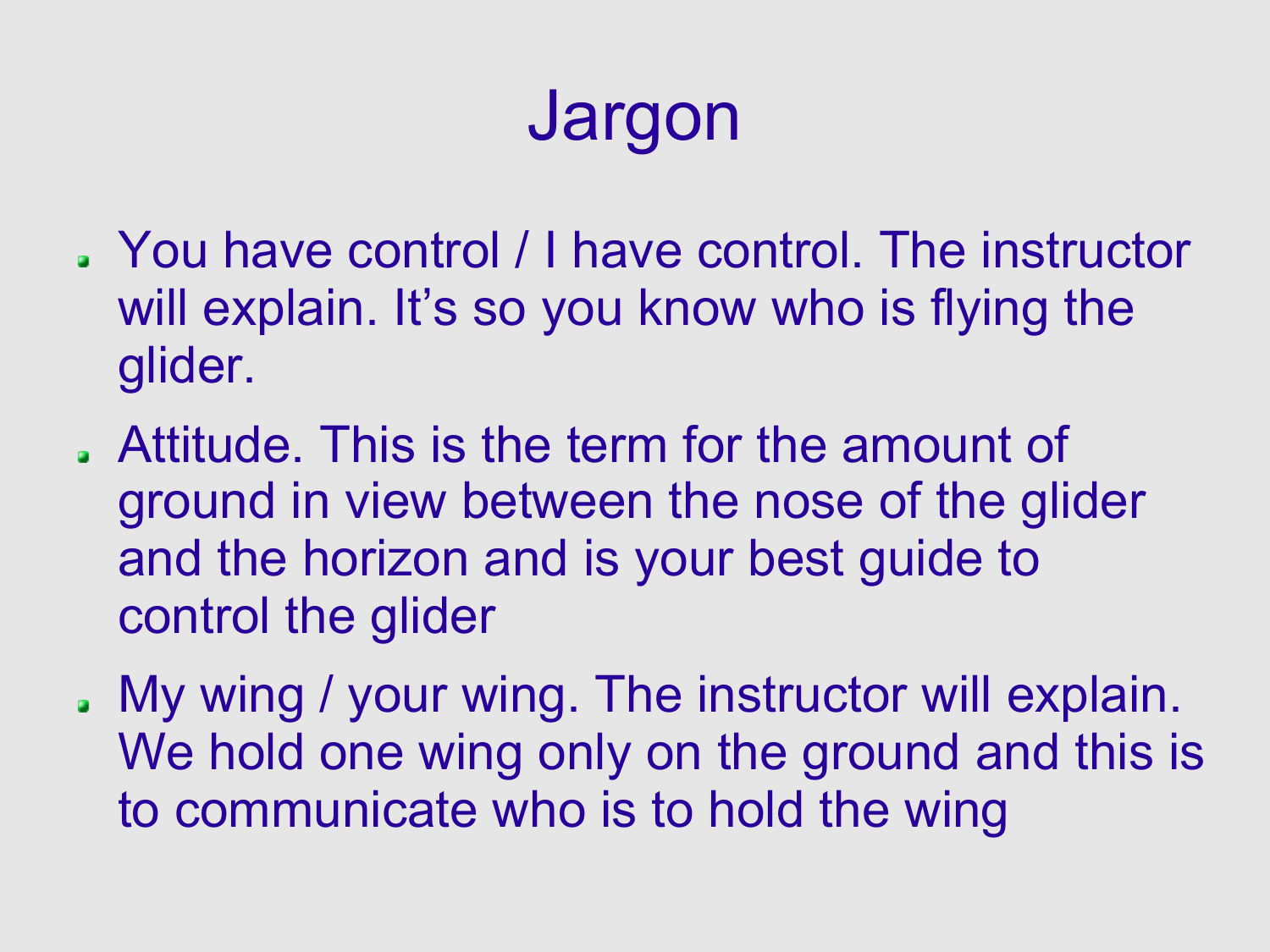## After the flight

- Your instructor will discuss with you the flight and answer any questions you may have
- You will be given a 30 day temporary full membership card which allows you to come back and fly at normal full member rates
- We hope that this flight will have shown you how easy it is to fly a glider and how you perhaps could take to learning to fly